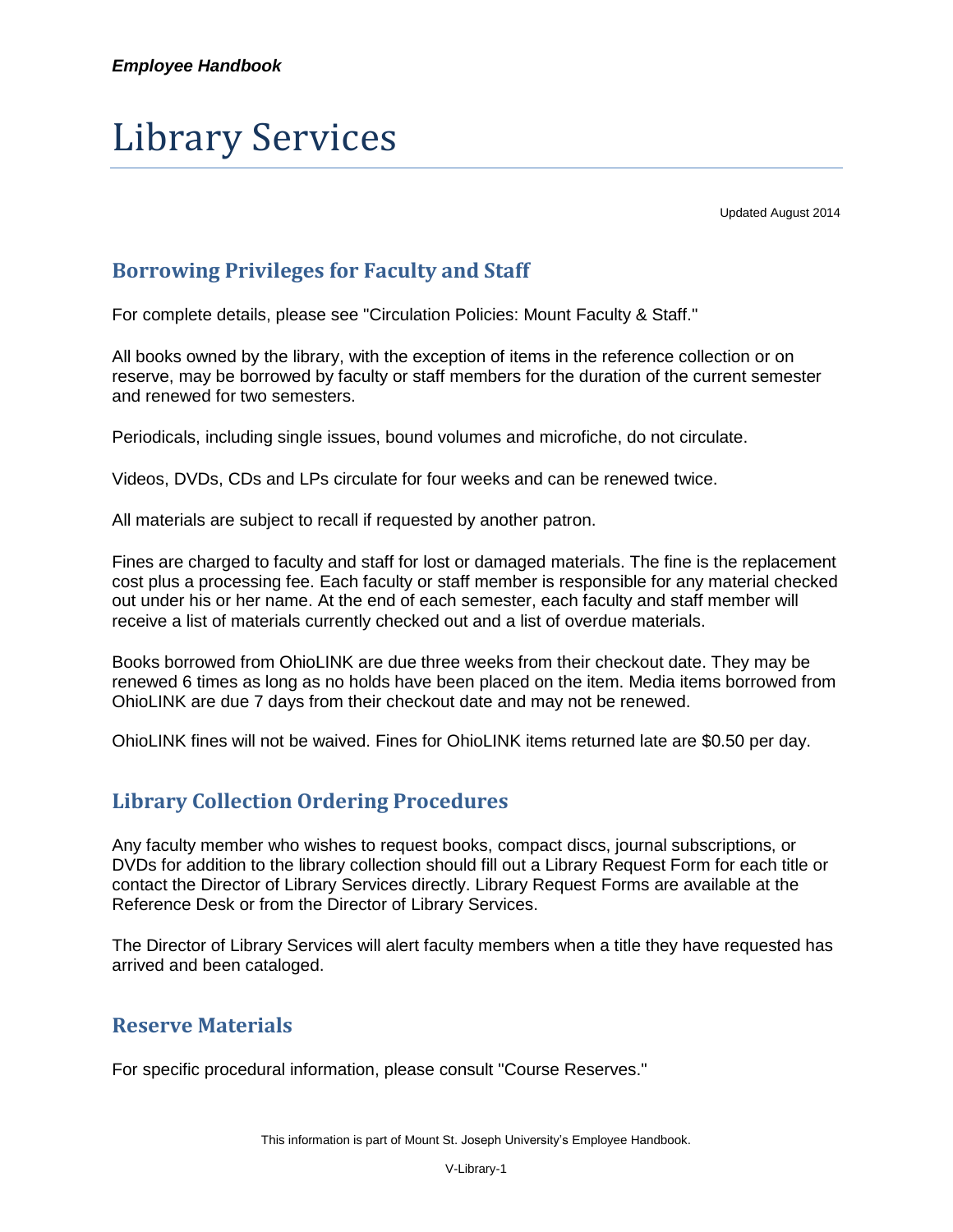#### *Employee Handbook*

Books, videos, LPs, CDs, and DVDs may be placed on reserve at the Help Desk, located in the Library. Materials owned by other libraries may not be placed on reserve. A Reserve Processing form (available at the Help Desk) must be filled out for all materials. Please allow sufficient time for processing. Materials are usually available for circulation within two weekdays of receipt.

When in compliance with copyright laws, articles and chapters from books placed on reserve by faculty members are scanned and made available on Blackboard. When permission is not given for such duplication, materials will be put on reserve in print format. The library seeks such permission and incurs all related costs. In order for library staff to mount such information quickly, faculty members must provide full citation information.

## **Library Instruction**

A variety of instructional services are available. Contact the Director of Library Services, or the Head of Public Services to discuss course-related instruction.

## **Interlibrary Loan**

Interlibrary Loan service is provided to all Mount faculty, staff, and students. Materials not available in the library or via OhioLINK may be obtained from other libraries. There is no charge for materials obtained via Interlibrary Loan. Materials may be requested via the library's online Inter-Library Loan form.

OhioLINK books, CDs and videos may be requested online by patrons.

### **OhioLINK**

OhioLINK is a statewide consortium made up of more than 80 academic libraries. Via OhioLINK, faculty and staff members may request books, CDs or videos online for delivery to the Library Circulation Desk. Books are due three weeks from date of checkout; non-print materials are due one week from date of checkout.

## **Archives**

The Archives of Mount St. Joseph University serve as the official repository for the permanent records of Mount St. Joseph University. The Library Services Department of the Mount administers the Archives. The primary purpose of the Archives is to collect, organize, preserve, and make available for consultation any materials that have enduring value to documenting the history of the University.

The Archives houses materials in the following formats: print, photographs, negatives, slides, audiotapes, videotapes, microfilm, machine-readable files, architectural plans, CD-ROM and maps. Other formats will be considered for future retention.

Whenever appropriate, materials will be preserved in their original format.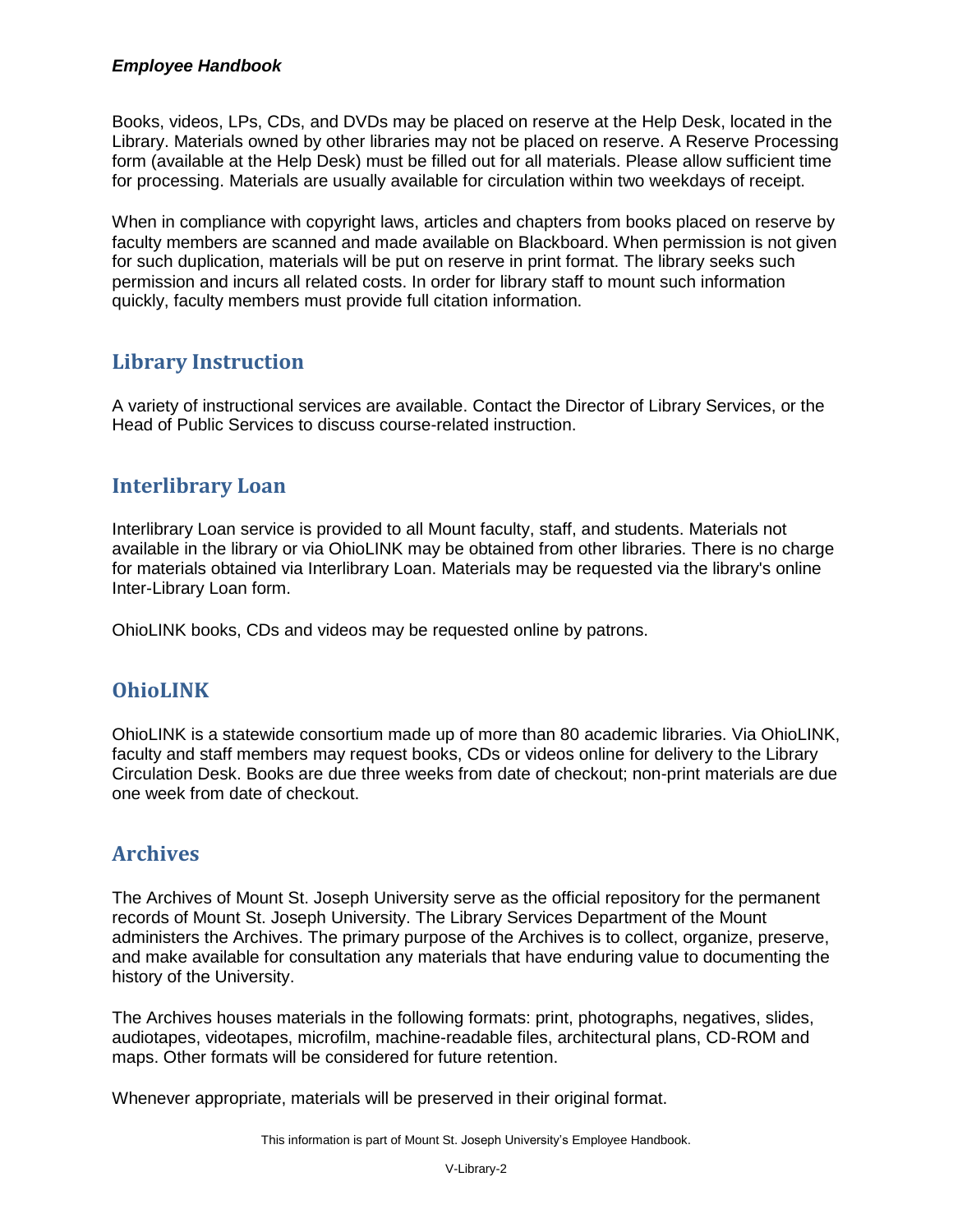#### *Employee Handbook*

Donations to the Archives should be forwarded to the Director of Library Services who will evaluate the appropriateness of the material for inclusion in the collection.

Materials not easily reproduced or copied may be removed from the Archives due to physical deterioration or space limitations. The Director of Library Services and/or other appropriate University staff will make these decisions.

#### 1. **Submitting Materials to the Archives**

All materials should be dated and identified in pencil. Staples should be removed. It is recommended that University departments submit relevant materials to the Archives on a monthly, quarterly and/or annual basis, as materials are available.

#### 2. **Record Retention**

Record retention is done according to the needs of a campus office. The office in charge of that program usually keeps operating records of a specific program as long as that program is extant. If the program ends, then the records should be submitted to the Archives for permanent record keeping. Some records will be kept in offices to serve existing staff. If a staff member or faculty member leaves the University, the appropriate records should be sent to the Archives for permanent record keeping.

#### 3. **Public Use of the Archives**

The Archives are closed to the public. Tours of the Archives are available upon request. These and other requests for permission to use the Archives should be forwarded to the Director of Library Services. The use or examination of certain documents may be restricted. The researcher may quote from documents only with the written permission of the Director of Library Services and with due reference to the source. As a general rule, no letter, memorandum or document written by a person still living may be quoted, paraphrased or used in any way without the consent of the author. The researcher must assume full responsibility for conforming to the laws of libel and literary property rights, which may be involved in the use of manuscripts and other archival materials.

If permission is given for reproduction of materials the reproduction is performed by a member of the staff at an established cost per sheet or page. Such reproductions may not be further reproduced, examined, or transferred elsewhere without prior written permission. Permission to reproduce material does not constitute permission to publish. If permission is given for the use of material for publication (including theses or dissertations), one copy of the publication should be sent to Archives.

No material may be removed from the Archives, except with the permission of the archivist or the Director of Library Services.

### **Library Web Site**

All policies outlined in this document are given in full on the Library's Web site: [http://library.msj.edu.](http://library.msj.edu/) Access to the Library's site and its digital resources are available from off campus with a valid MSJ AllCard (obtainable from Campus Safety). See "Access Resources from Home" page for details.